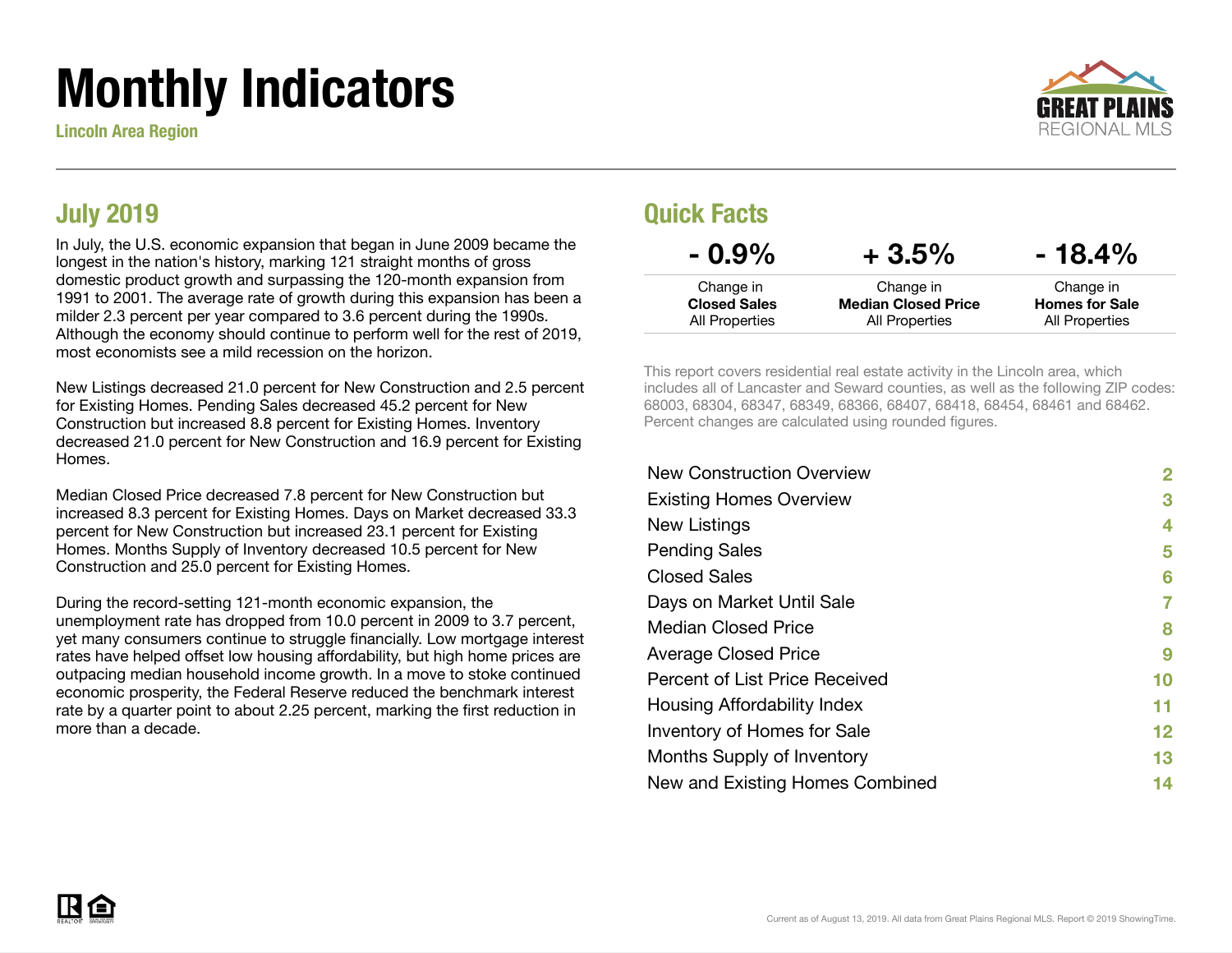### New Construction Overview

Key metrics by report month and for year-to-date (YTD) starting from the first of the year. New Construction properties only.



| <b>Key Metrics</b>                    | <b>Historical Sparkbars</b>                                        | 7-2018    | 7-2019    | % Change | <b>YTD 2018</b> | <b>YTD 2019</b> | % Change |
|---------------------------------------|--------------------------------------------------------------------|-----------|-----------|----------|-----------------|-----------------|----------|
| <b>New Listings</b>                   | $7 - 2017$<br>$1 - 2018$<br>$7 - 2018$<br>$1 - 2019$<br>$7 - 2019$ | 119       | 94        | $-21.0%$ | 910             | 718             | $-21.1%$ |
| <b>Pending Sales</b>                  | $7 - 2017$<br>$1 - 2018$<br>$7 - 2018$<br>$1 - 2019$<br>$7 - 2019$ | 73        | 40        | $-45.2%$ | 524             | 397             | $-24.2%$ |
| <b>Closed Sales</b>                   | $7 - 2017$<br>$1 - 2018$<br>$7 - 2018$<br>$1 - 2019$<br>$7 - 2019$ | 69        | 41        | $-40.6%$ | 420             | 391             | $-6.9%$  |
| Days on Market Until Sale             | $7 - 2018$<br>$1 - 2018$<br>$1 - 2019$<br>$7 - 2019$<br>7-2017     | 69        | 46        | $-33.3%$ | 53              | 55              | $+3.8%$  |
| <b>Median Closed Price</b>            | $7 - 2017$<br>$1 - 2018$<br>$7 - 2018$<br>$1 - 2019$<br>$7 - 2019$ | \$320,000 | \$295,000 | $-7.8%$  | \$303,248       | \$299,975       | $-1.1%$  |
| <b>Average Closed Price</b>           | 7-2017<br>$1 - 2018$<br>7-2018<br>$1 - 2019$<br>7-2019             | \$324,826 | \$311,651 | $-4.1%$  | \$309,385       | \$311,706       | $+0.8%$  |
| <b>Percent of List Price Received</b> | $7 - 2017$<br>$7 - 2018$<br>$1 - 2018$<br>$1 - 2019$<br>$7 - 2019$ | 100.7%    | 100.1%    | $-0.6%$  | 100.7%          | 100.6%          | $-0.1%$  |
| <b>Housing Affordability Index</b>    | $1 - 2018$<br>7-2018<br>$1 - 2019$<br>7-2019<br>7-2017             | 98        | 107       | $+9.2%$  | 103             | 105             | $+1.9%$  |
| <b>Inventory of Homes for Sale</b>    | $1 - 2018$<br>$7 - 2017$<br>$7 - 2018$<br>$1 - 2019$<br>$7 - 2019$ | 352       | 278       | $-21.0%$ |                 |                 |          |
| <b>Months Supply of Inventory</b>     | $7 - 2017$<br>$1 - 2018$<br>$7 - 2018$<br>$1 - 2019$<br>$7 - 2019$ | 5.7       | 5.1       | $-10.5%$ |                 |                 |          |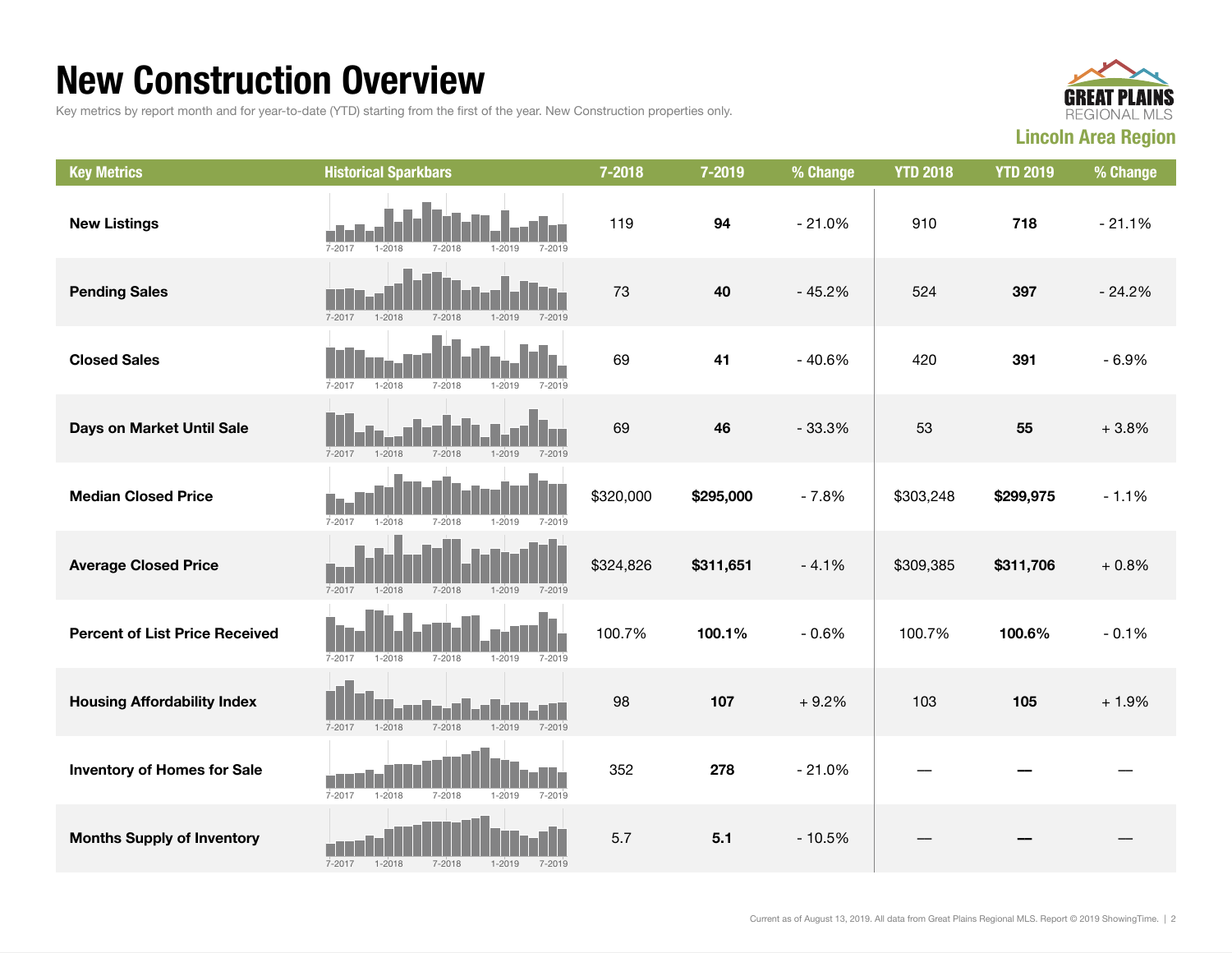## Existing Homes Overview

Key metrics by report month and for year-to-date (YTD) starting from the first of the year. Existing Homes properties only.



| <b>Key Metrics</b>                    | <b>Historical Sparkbars</b>                                        | 7-2018    | 7-2019    | % Change | <b>YTD 2018</b> | <b>YTD 2019</b> | % Change |
|---------------------------------------|--------------------------------------------------------------------|-----------|-----------|----------|-----------------|-----------------|----------|
| <b>New Listings</b>                   | $1 - 2018$<br>7-2017<br>$7 - 2018$<br>1-2019<br>7-2019             | 561       | 547       | $-2.5%$  | 2,985           | 3,277           | $+9.8%$  |
| <b>Pending Sales</b>                  | $7 - 2017$<br>$1 - 2018$<br>$1 - 2019$<br>$7 - 2018$<br>7-2019     | 375       | 408       | $+8.8%$  | 2,359           | 2,568           | $+8.9%$  |
| <b>Closed Sales</b>                   | $7 - 2017$<br>$1 - 2018$<br>$7 - 2018$<br>$1 - 2019$<br>$7 - 2019$ | 386       | 410       | $+6.2%$  | 2,126           | 2,258           | $+6.2%$  |
| Days on Market Until Sale             | $7 - 2017$<br>$7 - 2018$<br>$1 - 2019$<br>$7 - 2019$<br>1-2018     | 13        | 16        | $+23.1%$ | 22              | 24              | $+9.1%$  |
| <b>Median Closed Price</b>            | $7 - 2017$<br>$1 - 2018$<br>$7 - 2018$<br>$1 - 2019$<br>$7 - 2019$ | \$184,750 | \$200,000 | $+8.3%$  | \$180,000       | \$186,301       | $+3.5%$  |
| <b>Average Closed Price</b>           | H<br>$7 - 2017$<br>$1 - 2018$<br>7-2018<br>$1 - 2019$<br>7-2019    | \$214,877 | \$221,632 | $+3.1%$  | \$213,658       | \$218,198       | $+2.1%$  |
| <b>Percent of List Price Received</b> | $7 - 2017$<br>$1 - 2018$<br>$7 - 2018$<br>$1 - 2019$<br>$7 - 2019$ | 99.6%     | 98.9%     | $-0.7%$  | 99.2%           | 98.7%           | $-0.5%$  |
| <b>Housing Affordability Index</b>    | $7 - 2017$<br>$1 - 2018$<br>7-2018<br>$1 - 2019$<br>$7 - 2019$     | 170       | 157       | $-7.6%$  | 174             | 169             | $-2.9%$  |
| <b>Inventory of Homes for Sale</b>    | $7 - 2017$<br>$1 - 2018$<br>$7 - 2018$<br>$7 - 2019$<br>$1 - 2019$ | 616       | 512       | $-16.9%$ |                 |                 |          |
| <b>Months Supply of Inventory</b>     | $7 - 2017$<br>$1 - 2018$<br>$7 - 2018$<br>$1 - 2019$<br>$7 - 2019$ | 2.0       | 1.5       | $-25.0%$ |                 |                 |          |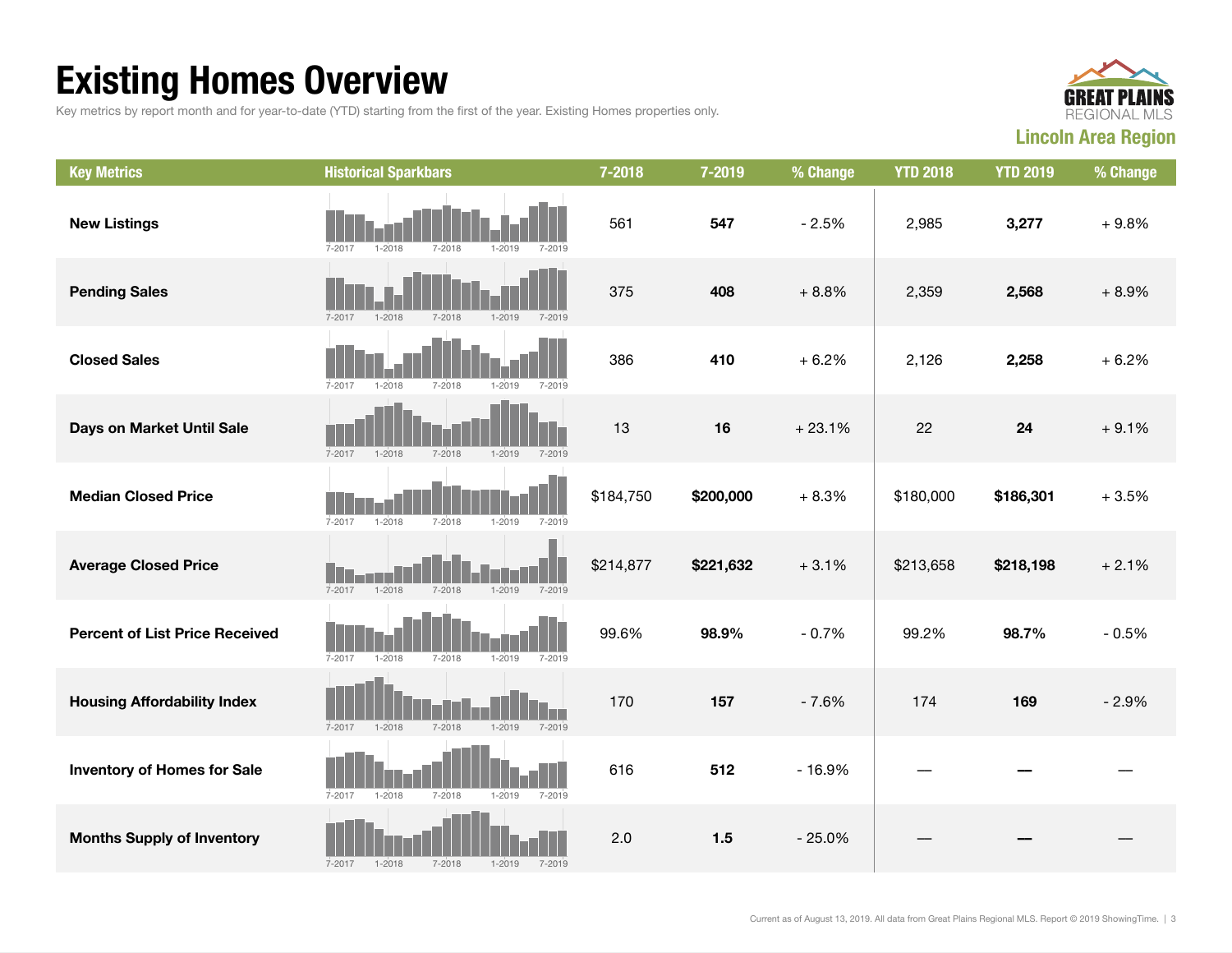## New Listings

A count of the properties that have been newly listed on the market in a given month.





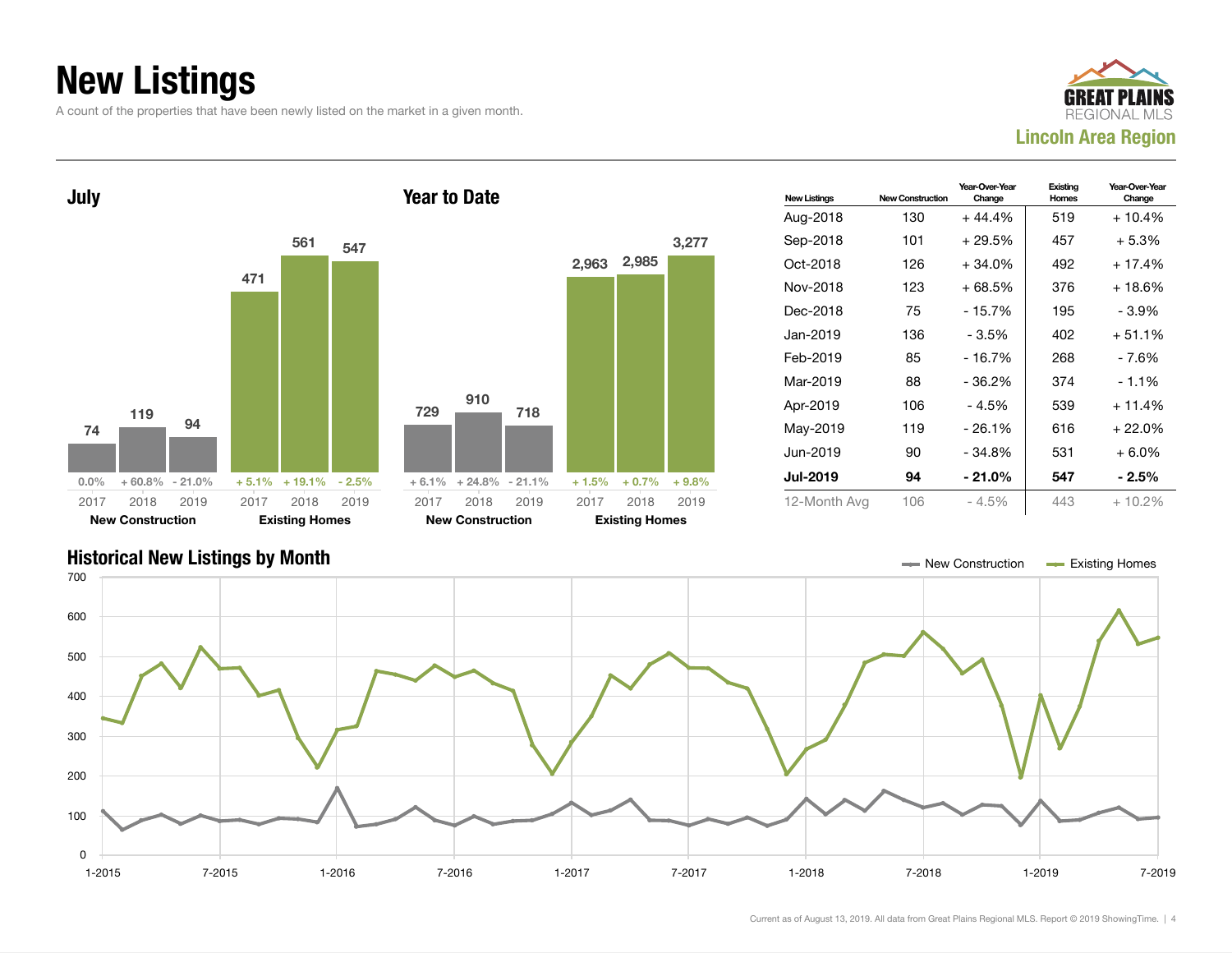### Pending Sales

A count of the properties on which offers have been accepted in a given month.





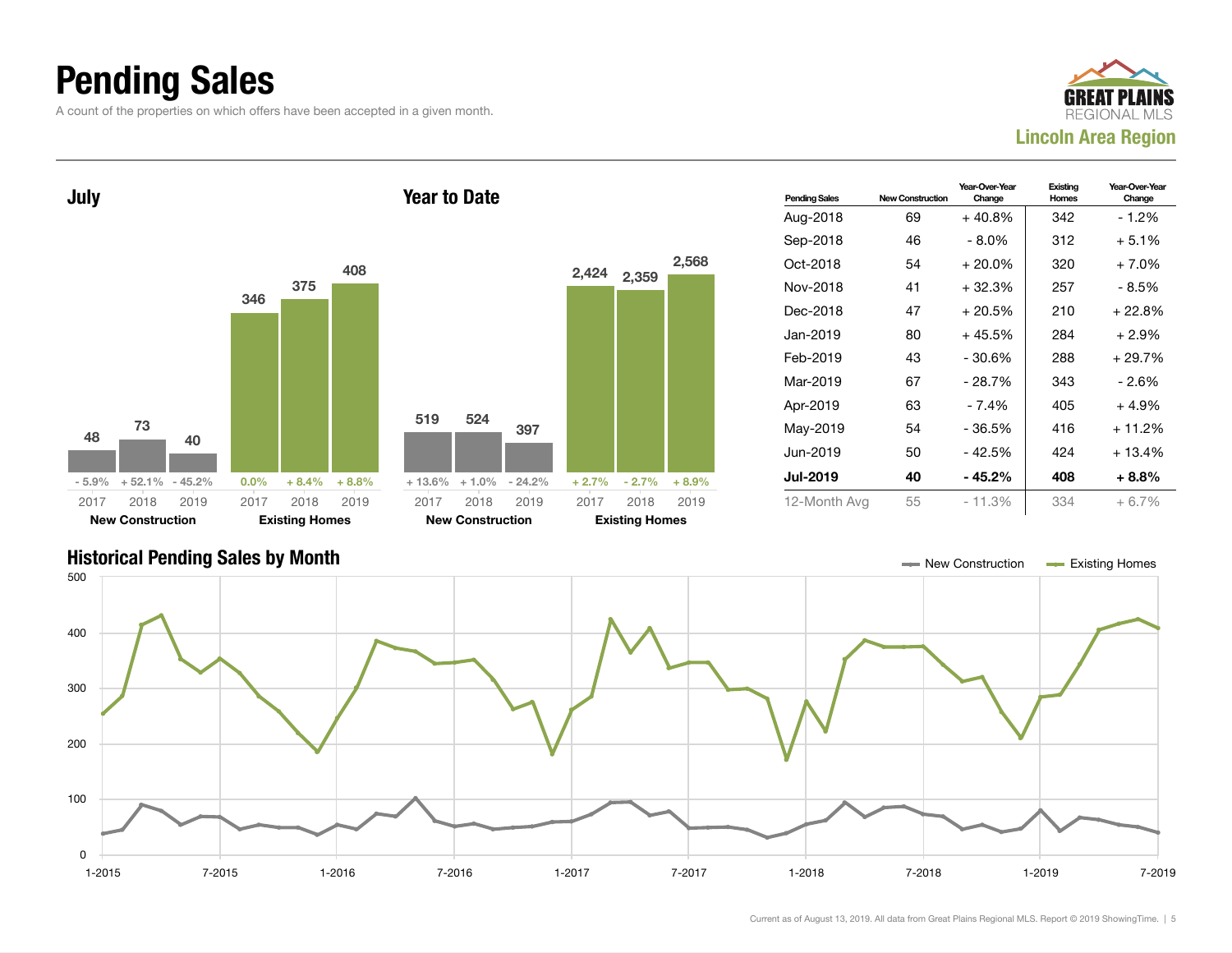### Closed Sales

A count of the actual sales that closed in a given month.





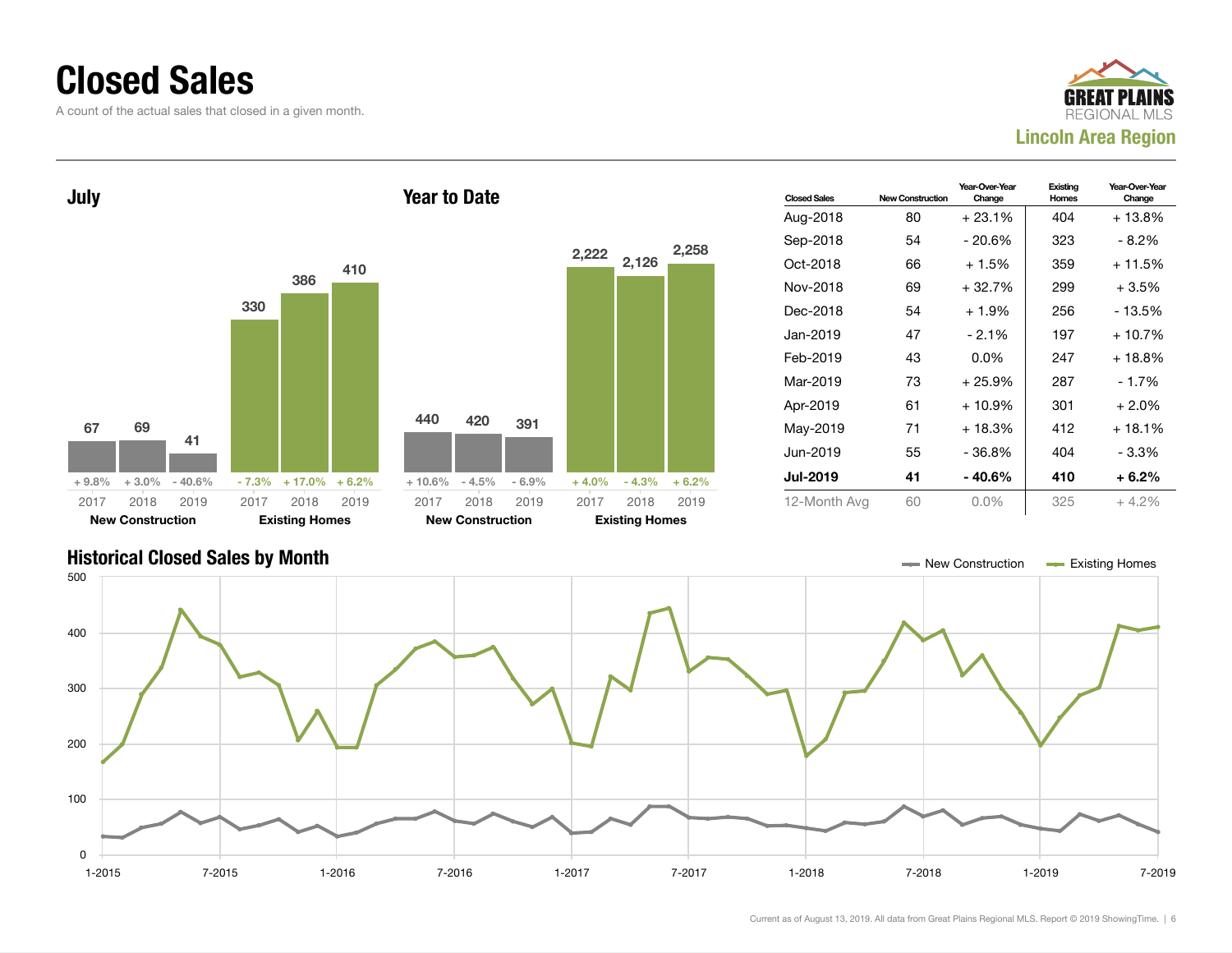#### Days on Market Until Sale

Average number of days between when a property is listed and when an offer is accepted in a given month.





| Days on Market  | <b>New Construction</b> | Year-Over-Year<br>Change | Existing<br>Homes | Year-Over-Year<br>Change |
|-----------------|-------------------------|--------------------------|-------------------|--------------------------|
| Aug-2018        | 52                      | $-24.6%$                 | 17                | - 5.6%                   |
| Sep-2018        | 65                      | - 8.5%                   | 19                | + 5.6%                   |
| Oct-2018        | 54                      | $+31.7%$                 | 22                | $0.0\%$                  |
| Nov-2018        | 36                      | $-30.8%$                 | 21                | $-12.5%$                 |
| Dec-2018        | 56                      | $+21.7%$                 | 32                | $+6.7%$                  |
| Jan-2019        | 38                      | $+5.6%$                  | 36                | $+16.1%$                 |
| Feb-2019        | 50                      | $+35.1%$                 | 33                | - 2.9%                   |
| Mar-2019        | 52                      | $+2.0%$                  | 33                | $+17.9%$                 |
| Apr-2019        | 78                      | + 23.8%                  | 26                | $+8.3%$                  |
| May-2019        | 61                      | $+22.0%$                 | 19                | $0.0\%$                  |
| Jun-2019        | 48                      | $-9.4%$                  | 20                | $+17.6%$                 |
| <b>Jul-2019</b> | 46                      | - 33.3%                  | 16                | + 23.1%                  |
| 12-Month Avg*   | 53                      | - 1.7%                   | 23                | $+5.2\%$                 |

Historical Days on Market Until Sale by Month New York 1999 and New Construction Access Existing Homes

\* Days on Market for all properties from August 2018 through July 2019. This is not the average of the individual figures above.

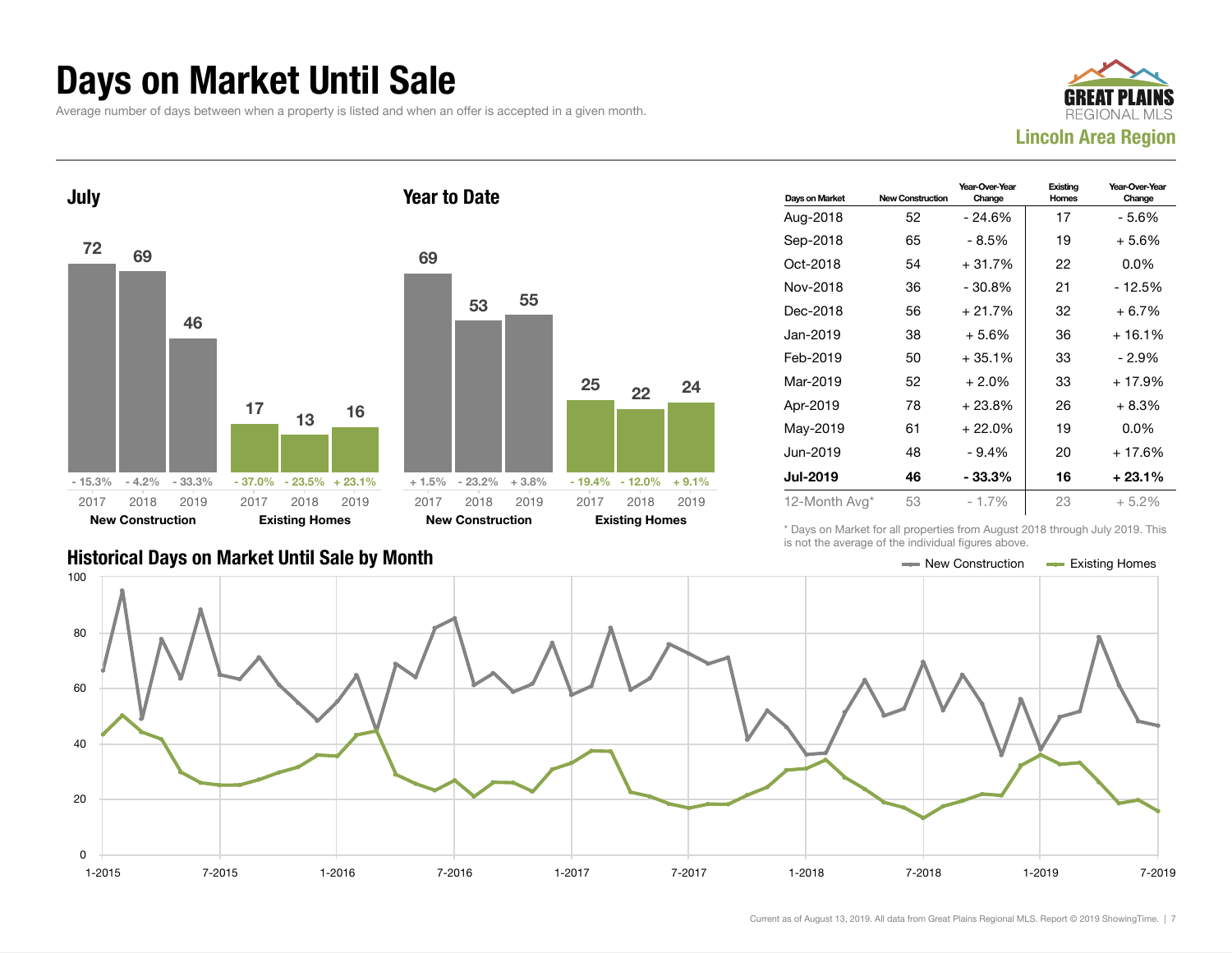### Median Closed Price

Point at which half of the sales sold for more and half sold for less, not accounting for seller concessions, in a given month.



July \$265,000 \$320,000 \$295,000  $+ 2.5\% + 20.8\% - 7.8\%$ \$175,500 \$184,750 \$200,000  $+4.2\%$   $+5.3\%$   $+8.3\%$ 2017 New Construction 2018 2019 2017 Existing Homes 2018 2019 Year to Date \$284,900 \$303,248 \$299,975  $+ 13.0\% + 6.4\% - 1.1\%$ \$163,000 \$180,000 \$186,301 + 7.2% + 10.4% + 3.5% 2017 New Construction 2018 2019 2017 Existing Homes 2018 2019

| <b>Median Closed Price</b> | <b>New Construction</b> | Year-Over-Year<br>Change | Existing<br>Homes | Year-Over-Year<br>Change |
|----------------------------|-------------------------|--------------------------|-------------------|--------------------------|
| Aug-2018                   | \$297,975               | + 18.4%                  | \$185,300         | + 5.9%                   |
| Sep-2018                   | \$275,000               | + 16.4%                  | \$179,900         | $+3.4%$                  |
| Oct-2018                   | \$293,500               | $+8.3%$                  | \$178,000         | + 6.3%                   |
| Nov-2018                   | \$282,649               | + 5.4%                   | \$180,000         | + 7.8%                   |
| Dec-2018                   | \$278.026               | $-4.4%$                  | \$179,950         | $+13.2%$                 |
| Jan-2019                   | \$301.436               | $+6.0\%$                 | \$176.750         | + 8.1%                   |
| Feb-2019                   | \$291,600               | - 10.2%                  | \$169,000         | - 2.3%                   |
| Mar-2019                   | \$291,500               | - 3.9%                   | \$172,000         | - 3.9%                   |
| Apr-2019                   | \$330,000               | $+8.9\%$                 | \$185,000         | + 2.8%                   |
| May-2019                   | \$304,500               | $+7.4%$                  | \$187,500         | + 4.2%                   |
| Jun-2019.                  | \$295,779               | - 3.6%                   | \$201.000         | + 5.4%                   |
| <b>Jul-2019</b>            | \$295,000               | - 7.8%                   | \$200,000         | + 8.3%                   |
| 12-Month Avg*              | \$293,000               | $+1.9\%$                 | \$185,000         | $+5.7%$                  |

\* Median Closed Price for all properties from August 2018 through July 2019. This is not the average of the individual figures above.

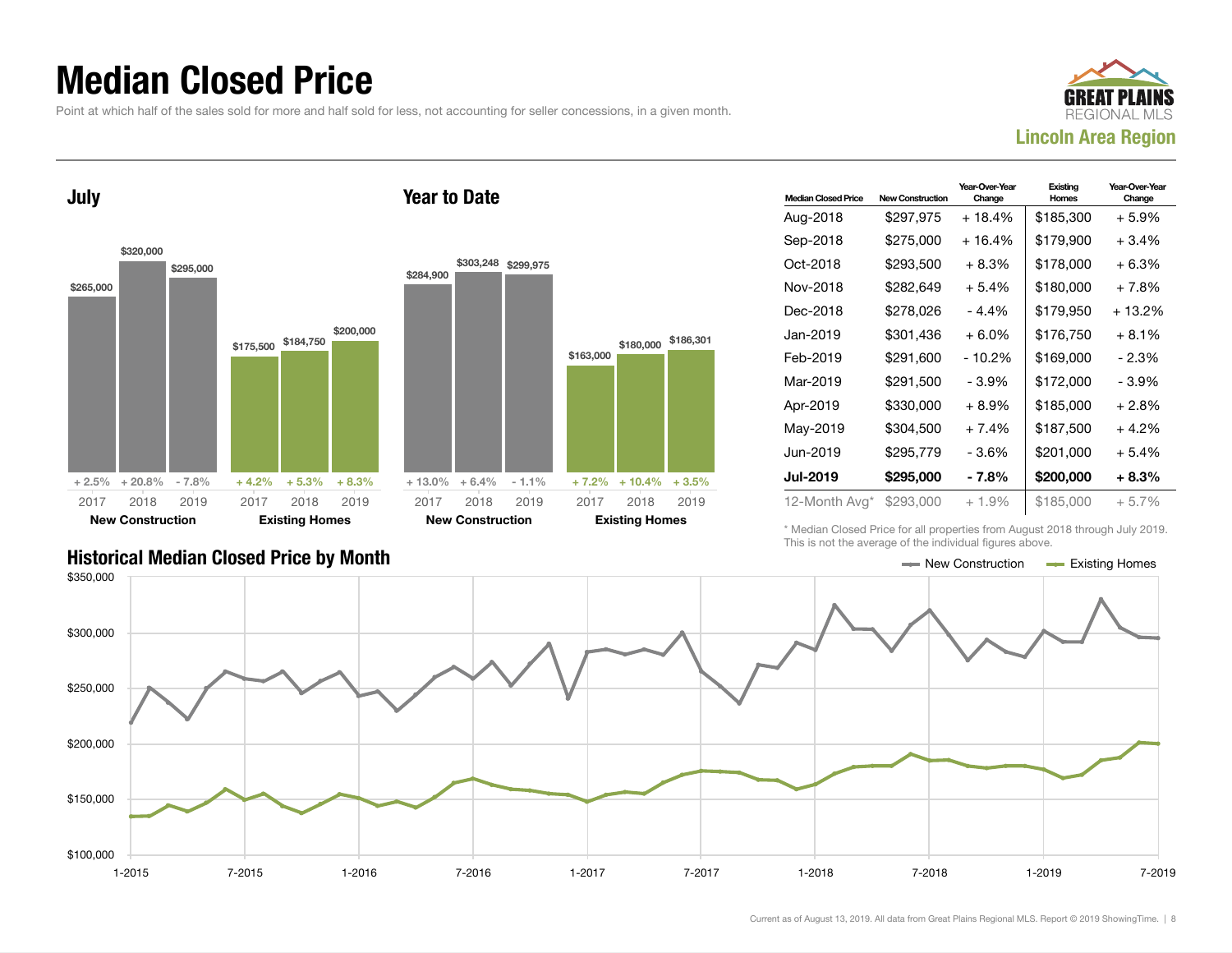#### Average Closed Price

Average sales price for all closed sales, not accounting for seller concessions, in a given month.



July



Year to Date

| <b>Average Closed Price</b> | <b>New Construction</b> | Year-Over-Year<br>Change | Existing<br>Homes | Year-Over-Year<br>Change |
|-----------------------------|-------------------------|--------------------------|-------------------|--------------------------|
| Aug-2018                    | \$324,940               | + 19.1%                  | \$224,097         | $+9.0%$                  |
| Sep-2018                    | \$277,755               | $+2.4%$                  | \$214,375         | $+5.8%$                  |
| Oct-2018                    | \$305,161               | - 2.0%                   | \$196,518         | $+1.9%$                  |
| Nov-2018                    | \$295,835               | $+2.6%$                  | \$208,595         | $+6.6%$                  |
| Dec-2018                    | \$306,336               | - 0.8%                   | \$202,670         | $+3.2%$                  |
| Jan-2019                    | \$298,944               | $+1.2\%$                 | \$203,898         | $+3.9\%$                 |
| Feb-2019                    | \$298.336               | - 10.5%                  | \$201,268         | $-3.2%$                  |
| Mar-2019                    | \$306,978               | $+3.7%$                  | \$205,637         | $-0.1%$                  |
| Apr-2019                    | \$319,523               | $+8.0%$                  | \$207,892         | - 1.7%                   |
| May-2019                    | \$315,131               | $+0.2%$                  | \$218,542         | $-1.1%$                  |
| Jun-2019.                   | \$326.050               | $+6.2\%$                 | \$248,286         | + 10.9%                  |
| <b>Jul-2019</b>             | \$311,651               | - 4.1%                   | \$221,632         | $+3.1%$                  |
| 12-Month Avg*               | \$308.071               | $+2.3%$                  | \$214.740         | $+3.6%$                  |

\* Average Closed Price for all properties from August 2018 through July 2019. This is not the average of the individual figures above.



#### Historical Average Closed Price by Month  $\blacksquare$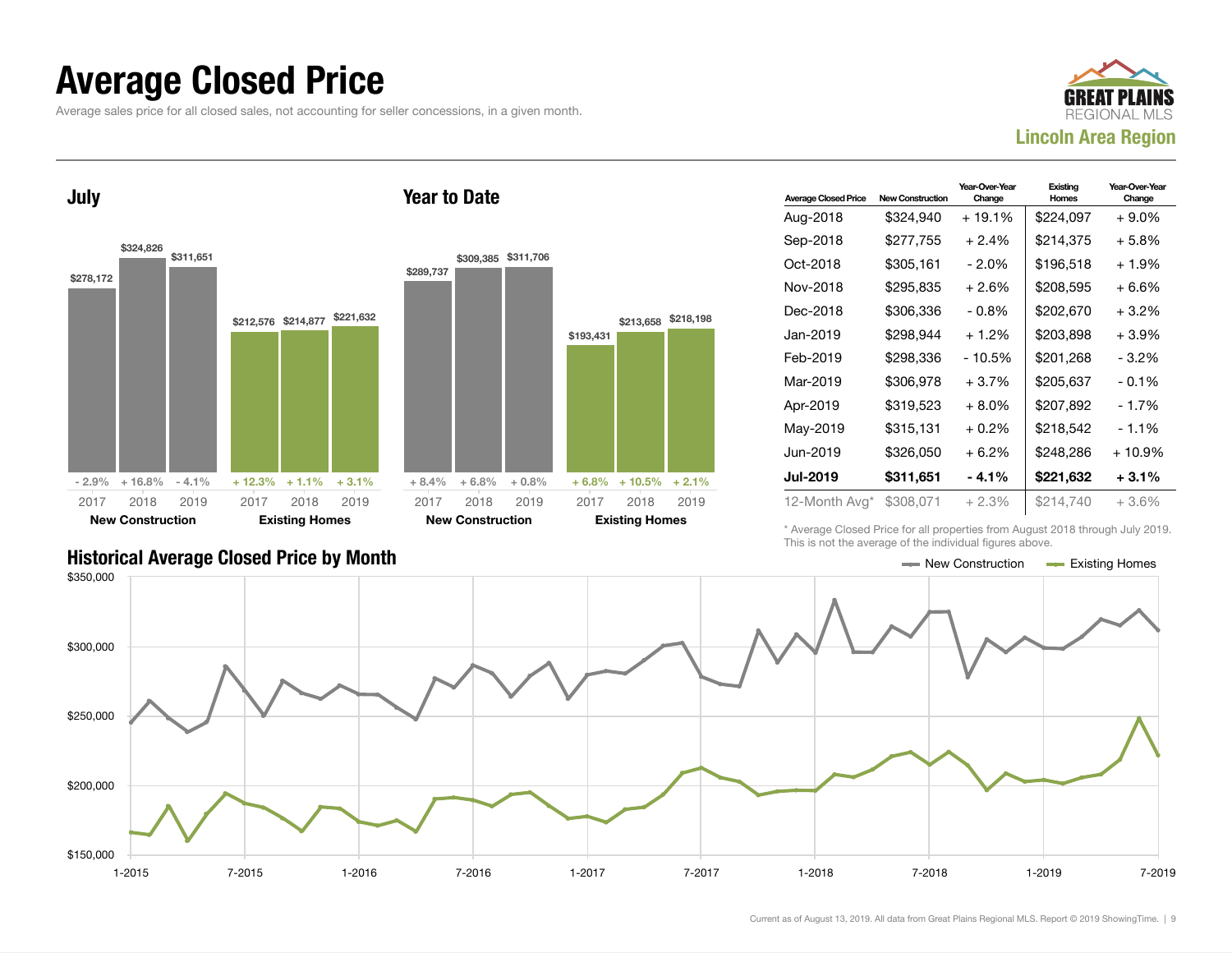### Percent of List Price Received

Percentage found when dividing a property's sales price by its most recent list price, then taking the average for all properties sold in a given month, not accounting for seller concessions.





| <b>Historical Percent of List Price Received by Month</b> | — New Construction | <b>Existing Homes</b> |
|-----------------------------------------------------------|--------------------|-----------------------|

| Pct. of List Price<br>Received | <b>New Construction</b> | Year-Over-Year<br>Change | Existing<br>Homes | Year-Over-Year<br>Change |
|--------------------------------|-------------------------|--------------------------|-------------------|--------------------------|
| Aug-2018                       | 100.4%                  | $-0.2\%$                 | 99.2%             | + 0.6%                   |
| Sep-2018                       | 101.1%                  | + 0.7%                   | 98.9%             | $+0.4\%$                 |
| Oct-2018                       | 101.1%                  | $+0.9%$                  | 97.9%             | $-0.6%$                  |
| Nov-2018                       | 99.7%                   | $-1.7%$                  | 97.8%             | $-0.6%$                  |
| Dec-2018                       | 100.2%                  | $-1.1\%$                 | 97.3%             | - 0.6%                   |
| Jan-2019                       | 100.2%                  | $-0.9%$                  | 97.7%             | $+0.1%$                  |
| Feb-2019                       | 100.5%                  | $+0.3%$                  | 97.6%             | $-0.8%$                  |
| Mar-2019                       | 100.5%                  | $-0.7\%$                 | 98.0%             | - 1.2%                   |
| Apr-2019                       | 100.5%                  | $+0.4%$                  | 98.5%             | $-0.6%$                  |
| May-2019                       | 101.3%                  | $+0.7%$                  | 99.5%             | $-0.4%$                  |
| Jun-2019                       | 100.9%                  | + 0.2%                   | 99.3%             | $0.0\%$                  |
| <b>Jul-2019</b>                | 100.1%                  | - 0.6%                   | 98.9%             | - 0.7%                   |
| 12-Month Avg*                  | 100.6%                  | $-0.1\%$                 | 98.5%             | $-0.3\%$                 |

\* Pct. of List Price Received for all properties from August 2018 through July 2019. This is not the average of the individual figures above.

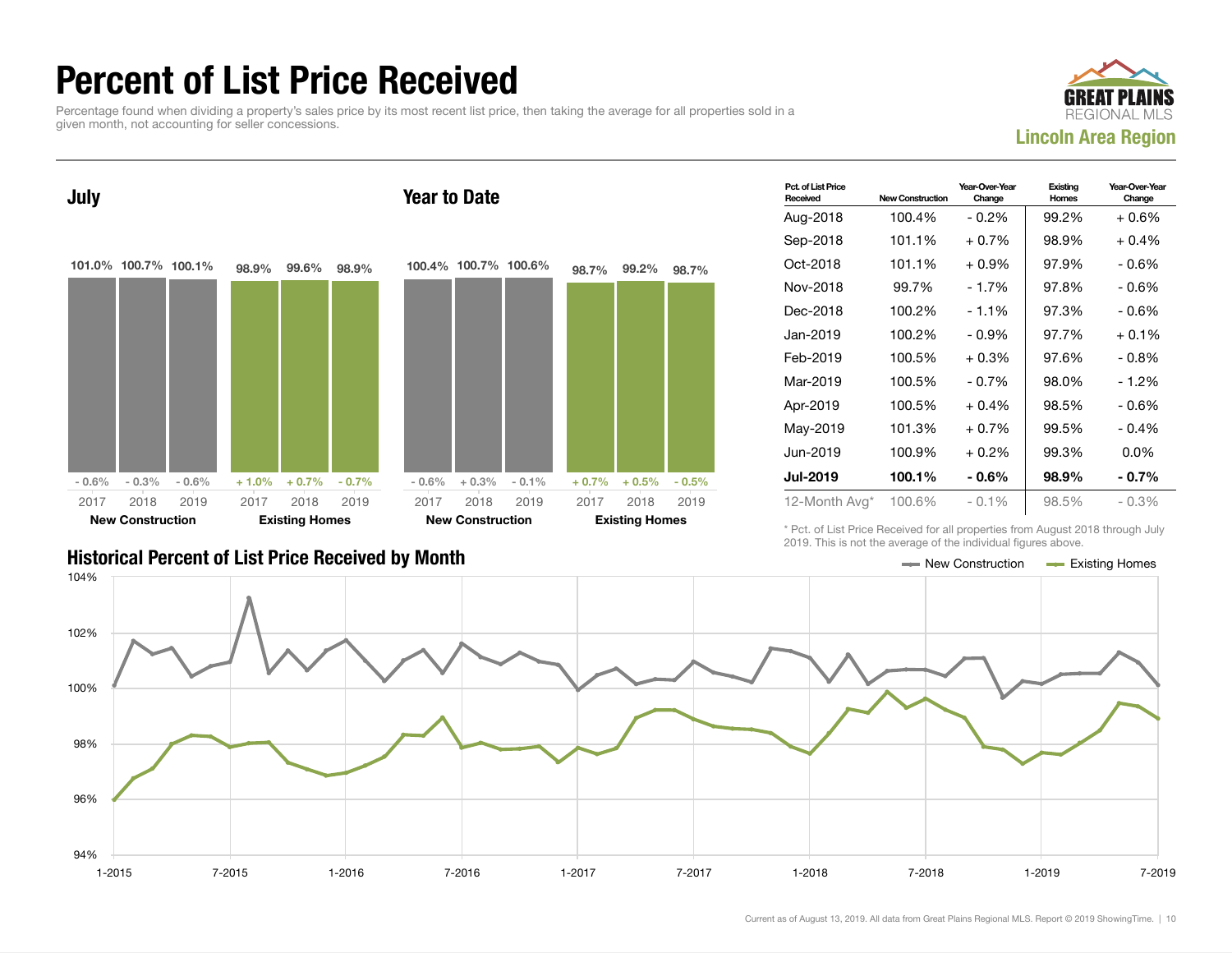## Housing Affordability Index

This index measures housing affordability for the region. For example, an index of 120 means the median household income is 120% of what is necessary to qualify for the median-priced home under prevailing interest rates. A higher number means greater affordability.





| <b>Affordability Index</b> | <b>New Construction</b> | Year-Over-Year<br>Existing<br><b>Homes</b><br>Change |     | Year-Over-Year<br>Change |
|----------------------------|-------------------------|------------------------------------------------------|-----|--------------------------|
| Aug-2018                   | 105                     | - 21.1%                                              | 169 | - 12.0%                  |
| Sep-2018                   | 114                     | $-19.7%$                                             | 174 | - 9.8%                   |
| Oct-2018                   | 97                      | $-19.8%$                                             | 160 | - 18.4%                  |
| Nov-2018                   | 103                     | - 16.9%                                              | 161 | - 19.1%                  |
| Dec-2018                   | 113                     | $0.0\%$                                              | 175 | - 15.5%                  |
| Jan-2019                   | 104                     | - 7.1%                                               | 178 | - 8.7%                   |
| Feb-2019                   | 108                     | $+10.2%$                                             | 186 | $+1.1%$                  |
| Mar-2019                   | 108                     | $+3.8\%$                                             | 183 | $+3.4%$                  |
| Apr-2019                   | 95                      | - 7.8%                                               | 170 | - 1.7%                   |
| May-2019                   | 103                     | - 6.4%                                               | 168 | - 2.9%                   |
| Jun-2019                   | 106                     | $+3.9\%$                                             | 157 | $-4.3%$                  |
| <b>Jul-2019</b>            | 107                     | $+9.2\%$                                             | 157 | - 7.6%                   |
| 12-Month Avg               | 105                     | $-7.1%$                                              | 170 | $-8.1%$                  |

#### Historical Housing Affordability Index by Month New Construction Existing Homes

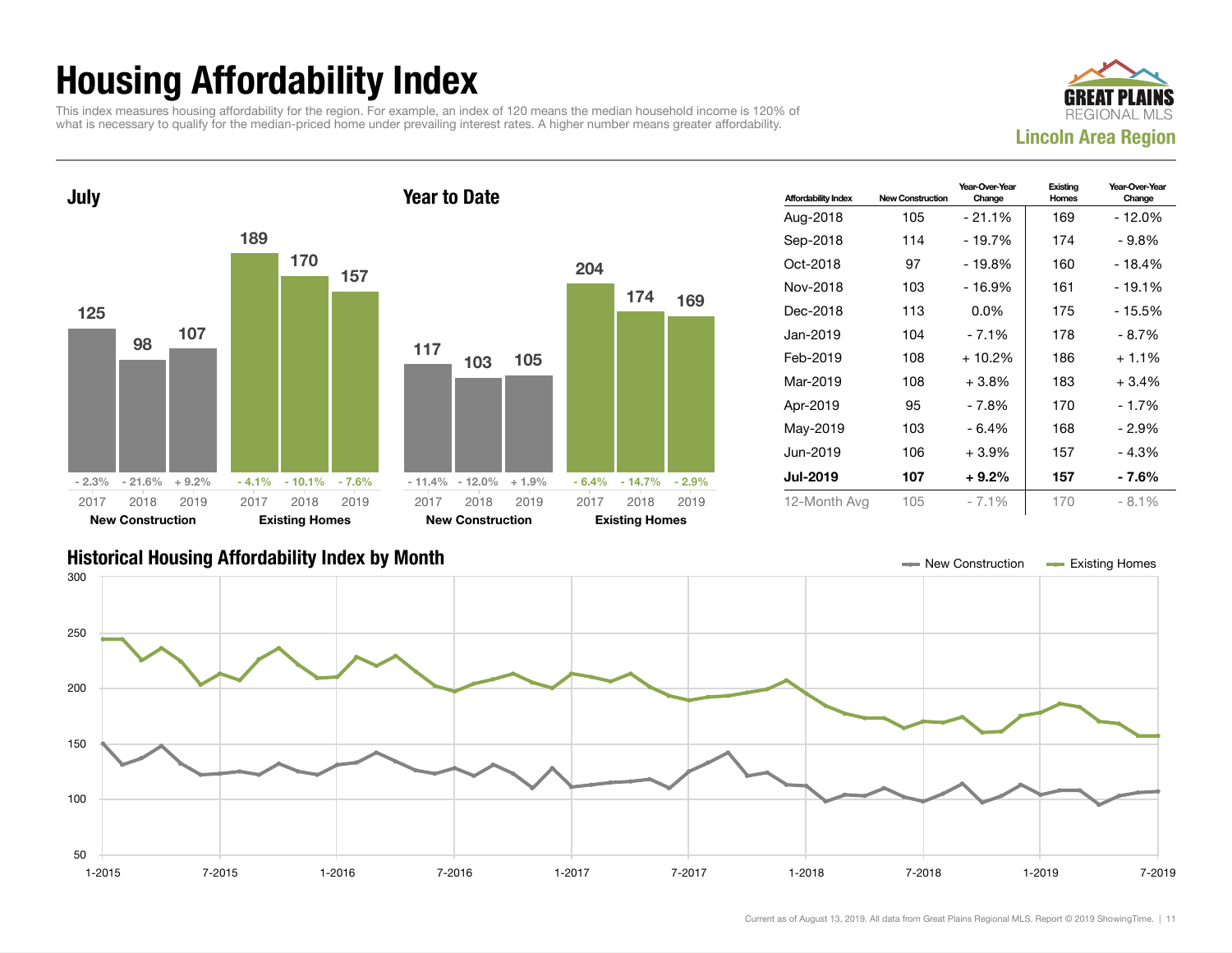### Inventory of Homes for Sale

The number of properties available for sale in active status at the end of a given month.





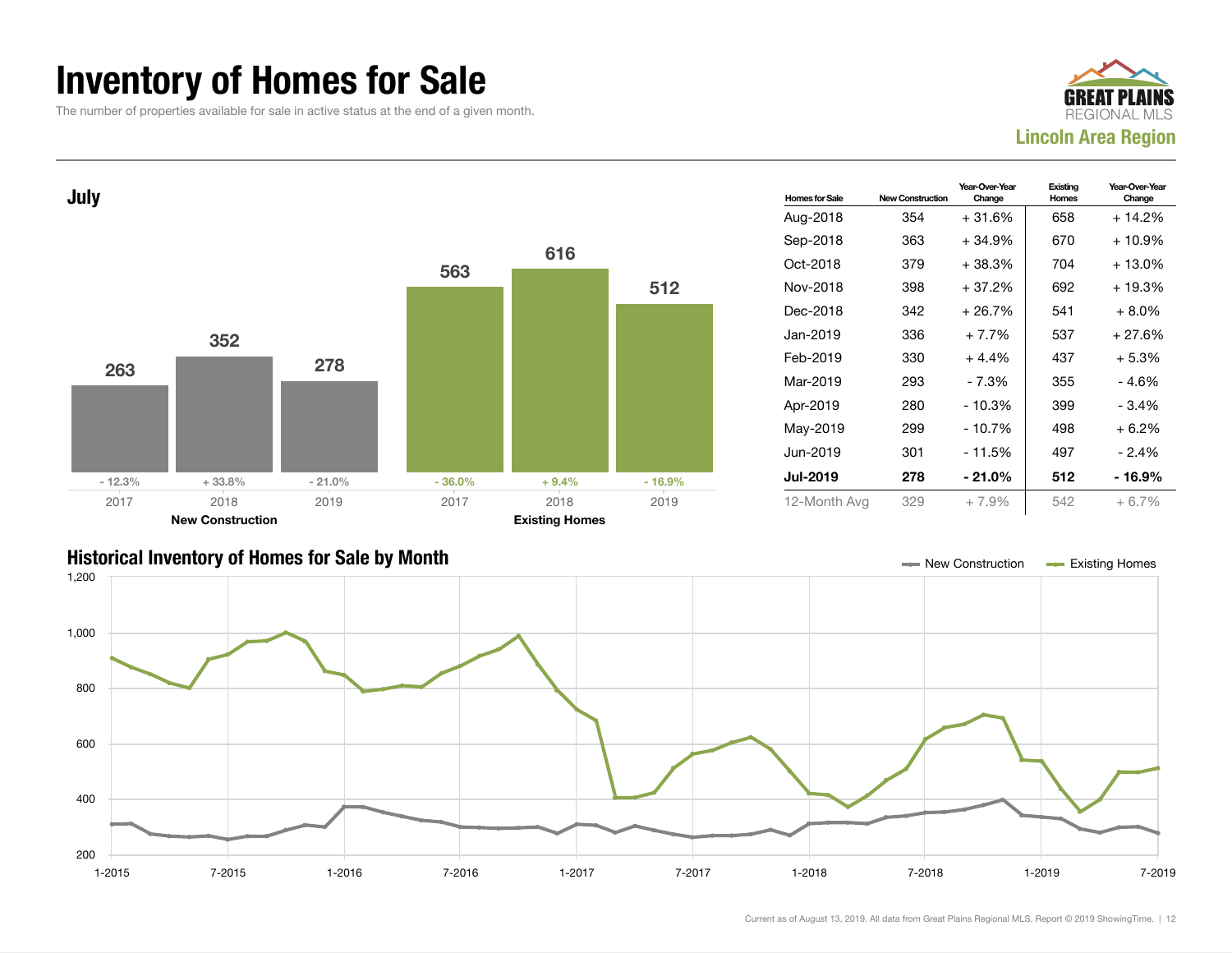### Months Supply of Inventory

The inventory of homes for sale at the end of a given month, divided by the average monthly pending sales from the last 12 months.





| <b>Months Supply</b> | <b>New Construction</b> | Year-Over-Year<br>Change | Existing<br>Homes | Year-Over-Year<br>Change |
|----------------------|-------------------------|--------------------------|-------------------|--------------------------|
| Aug-2018             | 5.6                     | $+33.3%$                 | 2.1               | $+16.7%$                 |
| Sep-2018             | 5.8                     | $+38.1%$                 | 2.1               | + 10.5%                  |
| Oct-2018             | 6.0                     | +39.5%                   | 2.2               | $+10.0\%$                |
| Nov-2018             | 6.2                     | $+34.8%$                 | 2.2               | + 22.2%                  |
| Dec-2018             | 5.3                     | $+20.5%$                 | 1.7               | + 6.3%                   |
| Jan-2019             | 5.0                     | $-2.0\%$                 | 1.7               | $+30.8\%$                |
| Feb-2019             | 5.0                     | $-5.7%$                  | 1.4               | + 7.7%                   |
| Mar-2019             | 4.6                     | $-13.2%$                 | 1.1               | - 8.3%                   |
| Apr-2019             | 4.5                     | $-16.7%$                 | 1.2               | - 7.7%                   |
| May-2019             | 5.0                     | $-12.3%$                 | 1.5               | $0.0\%$                  |
| Jun-2019             | 5.3                     | - 7.0%                   | 1.5               | $-6.3%$                  |
| <b>Jul-2019</b>      | 5.1                     | - 10.5%                  | 1.5               | - 25.0%                  |
| 12-Month Avg*        | 5.3                     | $+5.5%$                  | 1.7               | $+4.8%$                  |

Historical Months Supply of Inventory by Month New York New York New York New Construction Access Existing Homes

\* Months Supply for all properties from August 2018 through July 2019. This is not the average of the individual figures above.